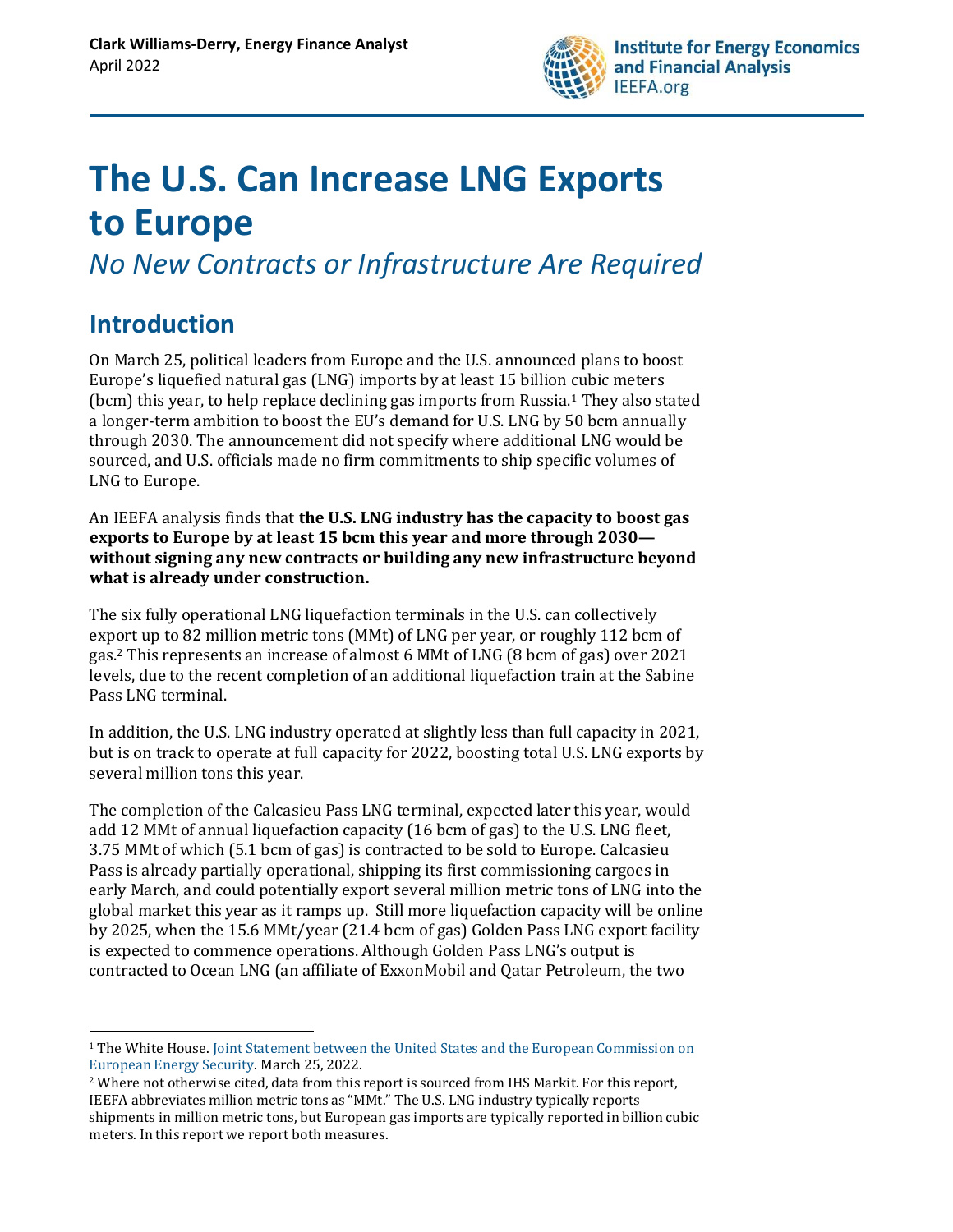companies partnering to develop the facility), Ocean LNG has the flexibility to ship LNG to destinations of its choosing.

In short, the U.S. LNG industry—which includes six fully operational plants, one that is partially operational, and one that will come online by 2025—has the capacity to boost its total LNG exports this year and beyond, and to direct substantial LNG volumes to Europe, without sanctioning any new infrastructure or entering into new long-term sales contracts with European buyers.

### **Existing LNG Contracts Offer no Impediment to Higher LNG Sales to Europe**

There are no legal or contractual barriers that would prevent a significant growth in exports of U.S. LNG to Europe either this year or through 2030. In fact, significant growth in U.S. LNG exports to Europe is already underway.

Most U.S. LNG is sold under long-term contracts to specific buyers. It is these contract holders—not the liquefaction companies or the U.S. government—who control where the LNG is shipped. This fact likely made it difficult for White House officials to commit to specific volumes of U.S. LNG shipments to Europe this year.

All told, U.S. LNG producers are contractually obligated to sell 63.3 MMt of LNG (86.7 bcm of gas) to specific third-party buyers in 2022, out of a total of 82 MMt of LNG liquefaction capacity (112.3 bcm of gas). Just under half of these contracted volumes are with Asian and European gas and power utilities, such as KOGAS in South Korea, Osaka Gas and Kansai Electric in Japan, ENDESA in Italy, and EDF in France. These long-term utility contracts are weighted heavily towards Asian buyers. (See Table 1.)

|                                         | <b>MMt</b> | Bcm.  |
|-----------------------------------------|------------|-------|
| Asia                                    | 27.4       | 37.5  |
| <b>Europe</b>                           | 4.0        | 5.5   |
| EU only (excluding UK)                  | 2.3        | 3.1   |
| <b>Multiple/Flexible</b>                | 31.9       | 43.7  |
| <b>Total Contracted Volumes</b>         | 63.3       | 86.7  |
| <b>Total U.S. LNG Export Capacity</b>   | 82.0       | 112.3 |
| <b>Potential U.S. Spot Sale Volumes</b> | 18.7       | 25.6  |

| Table 1: U.S. LNG Third-Party Sales Contracts, 2022, by Assumed |  |
|-----------------------------------------------------------------|--|
| <b>Destination</b>                                              |  |

*Source: IEEFA based on IHS Markit.* 

*Note: For this analysis, contracted sales between Cheniere-owned LNG terminals and Cheniere Marketing are considered potential spot sales, rather than third-party contracts.*

However, more than half of U.S. LNG under contract is sold to global LNG traders, such as Shell, BP, TotalEnergies, and Trafigura, who are free to direct cargoes to any destination of their choosing, consistent with contracts they may have signed with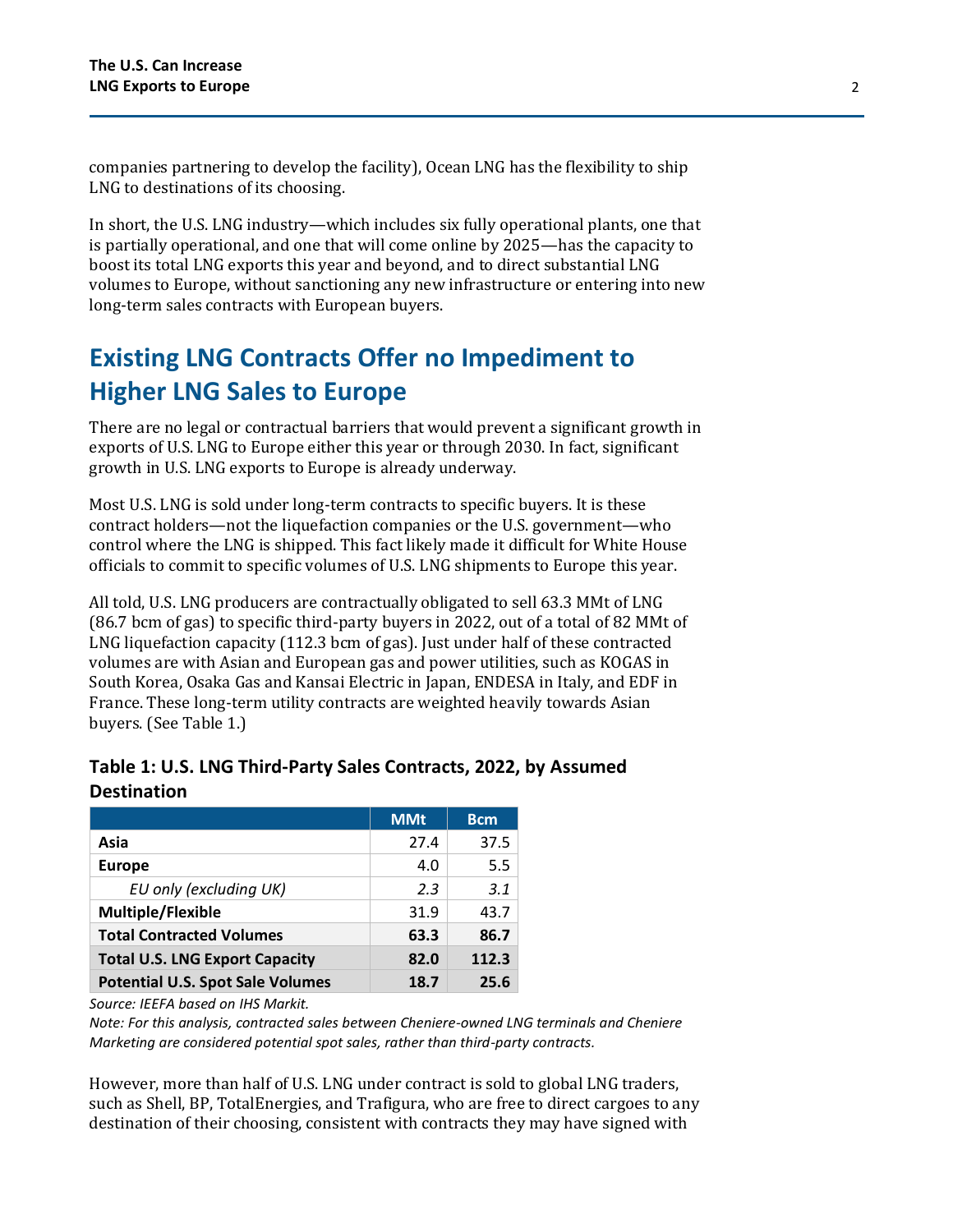their customers. In addition, the U.S. LNG industry has reserved about 18.7 MMt of LNG (25.6 bcm of gas) of uncontracted liquefaction capacity for short-term contracts and spot market sales, offering additional flexibility in destinations for U.S. LNG.

Counting contracted LNG with flexible destinations, spot sale volumes, and preexisting commitments with European buyers, almost 55 MMt of U.S. LNG (75 bcm of gas) could be available to Europe this year. Destination flexibility in current contracts would allow for a significant increase in U.S. LNG shipments to Europe from their 2021 level of 22.2 MMt (30.4 bcm of gas), without any new long-term sales contracts. (See Table 2.) European buyers also can negotiate with Asian contract holders to secure additional imports of U.S. LNG.

The U.S. is already on pace for a massive year-over-year increase in LNG exports to Europe in 2022. During the first quarter of 2022, the U.S. shipped 13.4 MMt of LNG (18.3 bcm of gas) to the EU and UK, compared with a total of 18.7 MMt of LNG (25.6 bcm of gas) during all of 2021. If the pace for the first quarter of 2022 is maintained for the rest of the year, the U.S. would supply the EU and UK with more than 53 MMt of LNG this year (73 bcm of gas), an increase of roughly 35 MMt of LNG (48 bcm of gas) compared with 2021.<sup>3</sup>

Said differently, if the first-quarter pace were to continue for the remainder of 2022, the U.S. would boost its year-over-year exports of LNG to Europe by roughly 48 bcm this year—nearly matching the 50 bcm long-term increase called for by the White House and European leaders—all without signing new long-term contracts or building additional export infrastructure. The flexibility offered by existing U.S. LNG contracts has already allowed for a substantial boost in LNG supplies to Europe with existing infrastructure.

### **Rising LNG Sales to Europe Have Tightened Global Gas Markets and Boosted Gas Prices**

Europe's appetite for LNG has been boosted by an escalating political and economic imperative to reduce the continent's dependence on Russian gas. Gazprom, the Russian state-owned enterprise with a monopoly on pipeline gas shipments to the EU, began curtailing shipments of gas to Europe last summer, and reduced gas stockpiles at its European storage facilities in the fall.<sup>4</sup> This market manipulation created shortfalls in EU gas markets that boosted the continent's demand for alternate sources of gas, including LNG. Russia's invasion of Ukraine in February triggered renewed political urgency for reducing the continent's reliance on Russian fossil fuels.

EU leaders have now outlined ambitious policies to reduce the continent's overall gas consumption by accelerating the deployment of renewables, energy efficiency,

<sup>3</sup> This report combines UK and the EU, because some UK LNG import capacity can be used to supply the EU with U.S.-sourced gas.

<sup>4</sup> S&P Global[. Europe's energy crisis deepens as Russia cuts gas exports.](https://www.spglobal.com/commodity-insights/en/market-insights/latest-news/natural-gas/110121-europes-energy-crisis-deepens-as-russia-slashes-gas-exports) November 21, 2021. Also see: Financial Times. [Gazprom's low gas storage levels fuel questions over Russia's supply to](https://www.ft.com/content/576a96f7-e41d-4068-a61b-f74f2b2d3b81)  [Europe.](https://www.ft.com/content/576a96f7-e41d-4068-a61b-f74f2b2d3b81) October 27, 2021.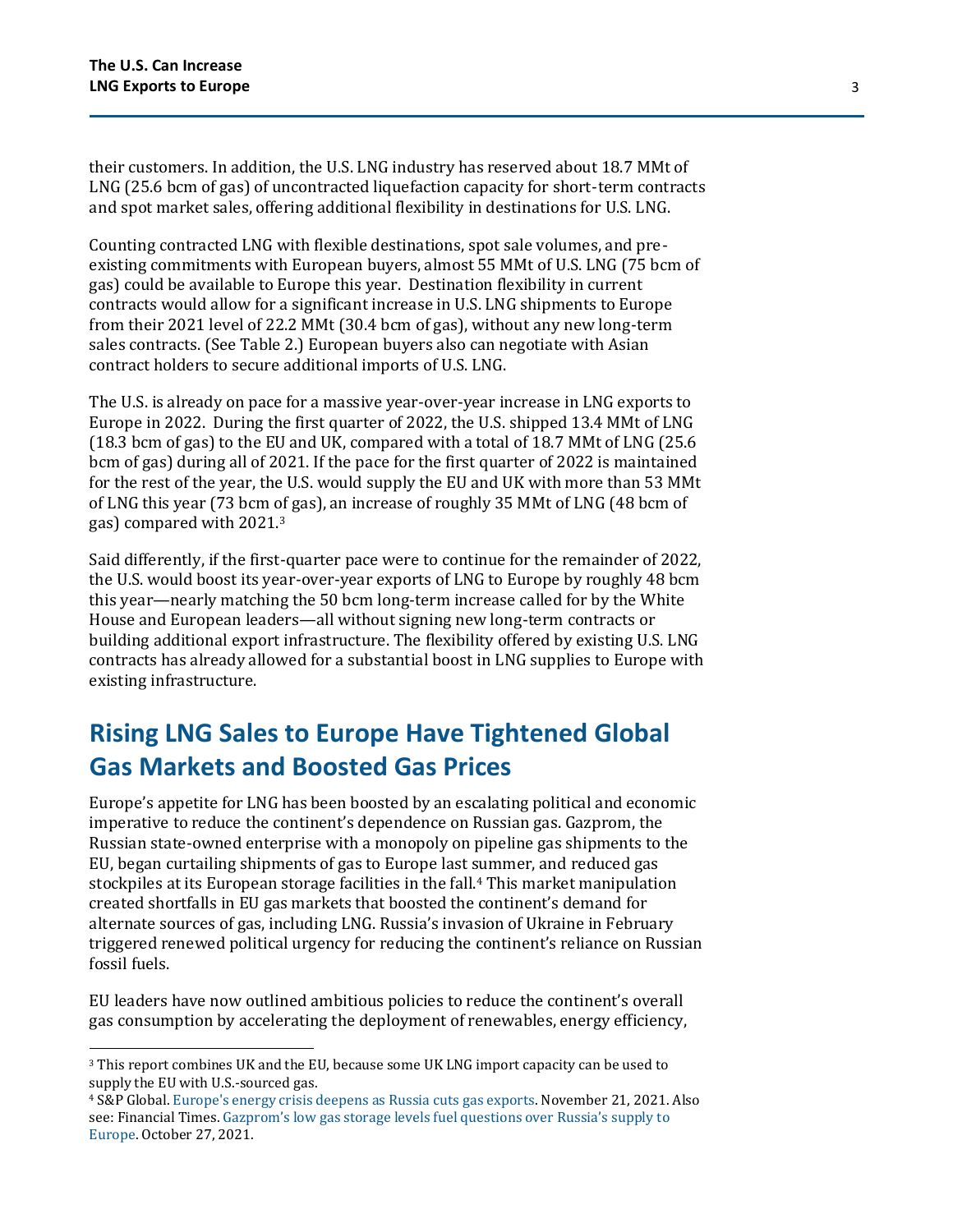and conservation measures.<sup>5</sup> These policies build on prior commitments to reduce the continent's fossil fuel consumption and emissions. At the same time, the continent plans to quickly ramp up LNG imports to help replace purchases of Russian gas. The European Commission, the executive branch of the EU, now aims to reduce Russian gas imports by 65% this year alone, through a combination of demand reduction and securing alternative gas supplies.





*Source: IHS Markit.*

*Note: for this chart, Europe includes Turkey and other non-EU European countries.*

In response to high prices and surging appetite for alternatives to Russian gas, quarterly LNG shipments to Europe (including Turkey) surged all-time highs during the first quarter of 2022. (See Figure 1.) Europe's skyrocketing demand has already had four key effects on global gas markets.

First, it has helped boost global LNG prices to their highest level in history. Europe is now bidding against buyers from the rest of the world, particularly wealthy Asian nations, for a limited supply of global LNG. The resulting bidding war has spurred LNG spot prices to alltime highs during the winter months of 2021 and early 2022. Increased LNG demand in Europe coincided with the global economic rebound from the COVID pandemic and other factors, such as high European carbon prices,

**Europe is now bidding against buyers from the rest of the world.**

<sup>5</sup> European Commission[. REPowerEU: Joint European Action for more affordable, secure and](https://eur-lex.europa.eu/legal-content/EN/TXT/?uri=COM%3A2022%3A108%3AFIN)  [sustainable energy.](https://eur-lex.europa.eu/legal-content/EN/TXT/?uri=COM%3A2022%3A108%3AFIN) March 8, 2022.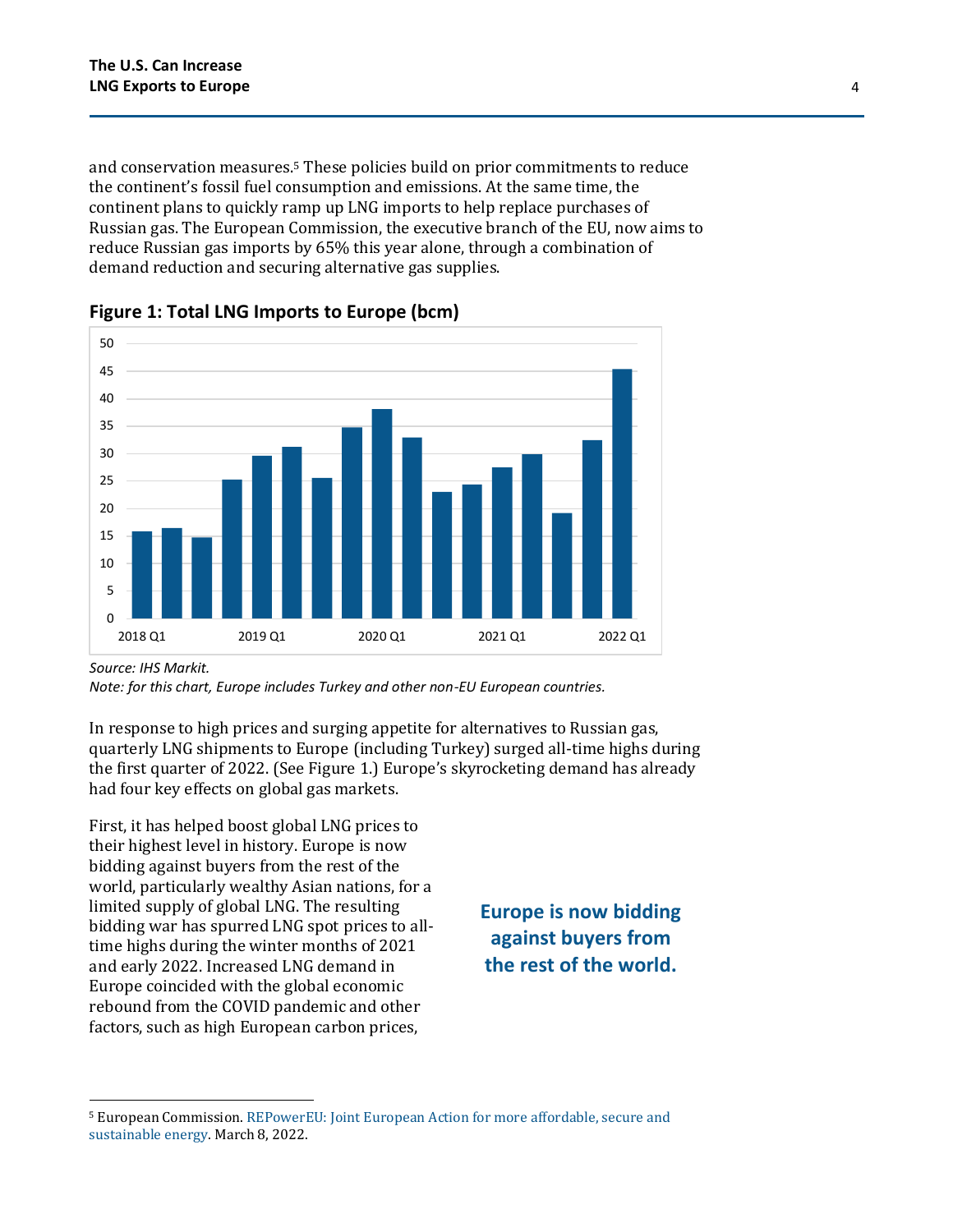which have boosted gas demand in Europe and beyond.

Second, the growth in European LNG demand has constrained the amount of LNG that is available to the rest of the world. Europe's appetite for LNG has led Asia and the Americas to cut back on their LNG purchases. All told, Europe (including Turkey) imported an additional 17.9 bcm of gas as LNG in the first quarter of this year, compared to the year-ago quarter. Meanwhile, imports by Asian buyers fell by about 5.6 bcm over the same period, and shipments to the Americas fell by 1.5 bcm. Supply constraints, high prices, cargo cancellations, and intense competition for limited LNG supplies have begun to tarnish the fuel's reputation as a reliable and stable energy source, and could force developing nations to rethink the role of LNG in their future economic growth plans. This is particularly true for countries such as Pakistan, which are facing two simultaneous challenges: Suppliers have been canceling LNG deliveries to Pakistan to chase higher prices in Europe, $6$  even as the government wrestles with the skyrocketing cost of fossil fuel subsidies that cushion domestic consumers from high international prices.<sup>7</sup>

Third, Europe's rising call on U.S. LNG exports has lifted domestic natural gas prices for U.S. consumers and utilities.<sup>8</sup> U.S. gas production is now higher than it was in  $2019$ ,<sup>9</sup> and domestic consumption of gas is lower.<sup>10</sup> But a spike in gas demand for exports has kept U.S. gas prices at their highest level in years.<sup>11</sup> On April 5, 2022, U.S. natural gas prices reached \$6.14 per million British thermal units (MMBtu) during intra-day trading,<sup>12</sup> up from \$2.43/MMBtu the prior year. As the U.S. exports more and more natural gas to global markets, it is importing higher gas prices as a result. Further growth to U.S. LNG export infrastructure creates a risk of even higher prices. As gas industry analyst Sheetal Nasta remarked last fall, when global LNG prices started to spike, the lack of spare LNG export capacity "is likely the only thing reining in Henry Hub prices from following European and Asian gas/LNG prices to the moon." 13

Fourth, rising EU demand for LNG coupled with sky-high prices on spot markets, has raised the specter that European gas buyers will lock-in long-term LNG purchase contracts that could make it far more difficult to achieve the continent's long-term climate goals. The existing U.S. LNG terminals were all anchored by 20-year purchase commitments that allowed LNG companies to secure financing for multibillion-dollar export terminals. If European utilities sign new long-term LNG sales

- <sup>9</sup> U.S. Energy Information Administration[. Natural Gas Gross Withdrawals and Production: Dry](https://www.eia.gov/dnav/ng/ng_prod_sum_a_EPG0_FPD_mmcf_a.htm)  [Production.](https://www.eia.gov/dnav/ng/ng_prod_sum_a_EPG0_FPD_mmcf_a.htm) Accessed April 5, 2022.
- <sup>10</sup> U.S. Energy Information Administration. [Natural Gas Consumption by End Use: Volumes](https://www.eia.gov/dnav/ng/ng_cons_sum_a_EPG0_vgt_mmcf_a.htm)  [Delivered to Consumers.](https://www.eia.gov/dnav/ng/ng_cons_sum_a_EPG0_vgt_mmcf_a.htm) Accessed April 5, 2022.
- <sup>11</sup> U.S. Energy Information Administration. [Henry Hub Natural Gas Spot Price.](https://www.eia.gov/dnav/ng/hist/rngwhhdW.htm) Accessed April 5, 2022.

<sup>6</sup> S&P Global[. Gunvor backs out of LNG deliveries to Pakistan for April-June deliveries: officials.](https://www.spglobal.com/commodity-insights/en/market-insights/latest-news/lng/032822-gunvor-backs-out-of-lng-deliveries-to-pakistan-from-april-june-officials)  March 28, 2022.

<sup>7</sup> Reuters[. Pakistan confident of defending \\$1.5 billion fuel subsidy at IMF review.](https://www.reuters.com/markets/rates-bonds/pakistan-confident-defending-15-billion-fuel-subsidy-imf-review-2022-03-04/) March 4, 2022. <sup>8</sup> Institute for Energy Economics and Financial Analysis. Booming U.S. natural gas exports fuel [high prices.](https://ieefa.org/ieefa-u-s-declining-demand-lower-supply-dont-explain-rapidly-rising-gas-prices/) November 4, 2021.

<sup>12</sup> Bloomberg. [Energy: Crude Oil & Natural Gas.](https://www.bloomberg.com/energy?sref=qm26bHqj) Accessed April 5, 2022.

<sup>13</sup> RBN Energy. Hear My Train A Comin', Part 2 - [Rising LNG Exports Hitch U.S. Gas To Soaring](https://rbnenergy.com/hear-my-train-a-comin-part2-rising-lng-exports-hitch-us-gas-to-soaring-ttf-jkm-prices)  [TTF, JKM Prices.](https://rbnenergy.com/hear-my-train-a-comin-part2-rising-lng-exports-hitch-us-gas-to-soaring-ttf-jkm-prices) September 27, 2021.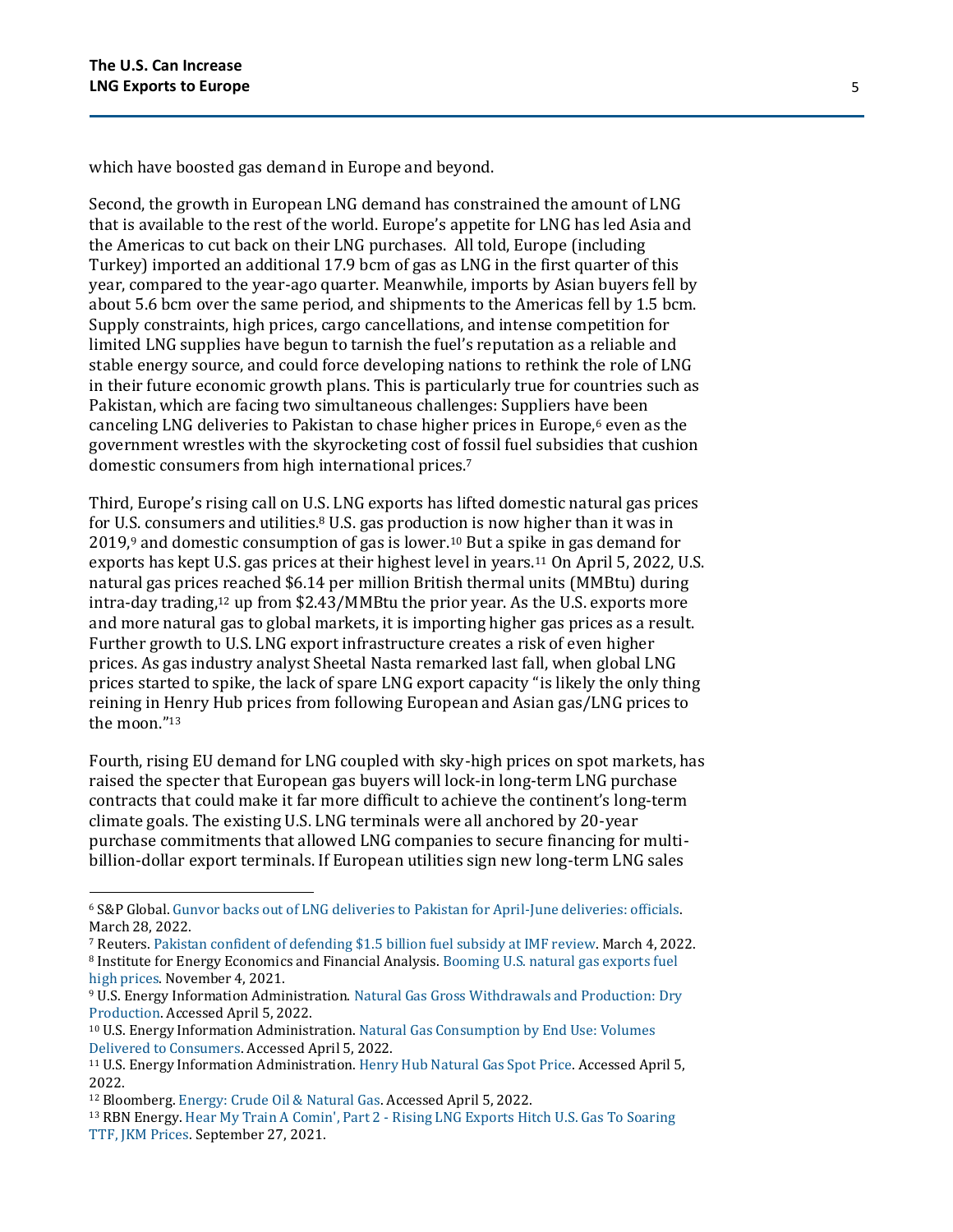contracts with U.S. suppliers, they could jeopardize the EU's ability to meet its ambitious emissions reduction targets, particularly its commitment to reduce total greenhouse gas emissions by at least 55 percent below 1990 levels by 2030.<sup>14</sup>

| <b>Imports of US LNG (Million Metric Tons)</b> |      |      |      |      |      |      |         |
|------------------------------------------------|------|------|------|------|------|------|---------|
|                                                | 2016 | 2017 | 2018 | 2019 | 2020 | 2021 | 2022-Q1 |
| Europe*                                        | 0.3  | 2.0  | 2.7  | 13.3 | 19.2 | 22.2 | 16.1    |
| Of which, EU                                   | 0.2  | 1.4  | 1.5  | 10.2 | 13.3 | 15.8 | 10.1    |
| Of which, UK                                   |      | 0.1  | 0.9  | 2.2  | 3.6  | 2.9  | 3.3     |
| Japan-Korea-Taiwan                             |      | 3.2  | 7.4  | 9.6  | 11.8 | 17.6 | 3.8     |
| Other Asia                                     | 0.6  | 2.0  | 3.5  | 3.4  | 7.8  | 16.0 | 1.2     |
| Americas                                       | 1.7  | 4.3  | 6.1  | 7.2  | 6.1  | 12.6 | 1.3     |
| <b>MENA</b>                                    | 0.4  | 1.4  | 1.3  | 1.2  | 1.0  | 0.9  | 0.1     |
| <b>Grand Total</b>                             | 3.0  | 12.9 | 21.0 | 34.6 | 45.9 | 69.3 | 22.6    |

#### **Table 2: Volumes of U.S. LNG Imports**

| <b>Imports of US Gas as LNG (Billion Cubic Meters)</b> |      |      |      |      |      |      |         |
|--------------------------------------------------------|------|------|------|------|------|------|---------|
|                                                        | 2016 | 2017 | 2018 | 2019 | 2020 | 2021 | 2022-Q1 |
| Europe                                                 | 0.5  | 2.8  | 3.7  | 18.2 | 26.3 | 30.4 | 22.1    |
| Of which, EU                                           | 0.2  | 1.9  | 2.1  | 14.0 | 18.2 | 21.7 | 13.9    |
| Of which, UK                                           |      | 0.1  | 1.2  | 3.0  | 4.9  | 4.0  | 4.5     |
| Japan-Korea-Taiwan                                     |      | 4.3  | 10.2 | 13.1 | 16.1 | 24.1 | 5.3     |
| Other Asia                                             | 0.8  | 2.8  | 4.8  | 4.6  | 10.7 | 21.9 | 1.7     |
| Americas                                               | 2.3  | 5.9  | 8.4  | 9.8  | 8.4  | 17.3 | 1.7     |
| <b>MENA</b>                                            | 0.5  | 1.9  | 1.8  | 1.7  | 1.4  | 1.2  | 0.1     |
| <b>Grand Total</b>                                     | 4.1  | 17.7 | 28.8 | 47.4 | 62.9 | 94.9 | 30.9    |

*Source: IHS Markit. Shipments received may not match liquefaction volumes because of timing and boil-off.*

*Note: \*Europe includes Turkey.*

### **Conclusion**

The U.S. LNG industry was built on long-term supply arrangements that offer tremendous flexibility in where LNG can be shipped. As Europe's appetite for alternatives to Russian gas has grown, the U.S. LNG industry has responded by shipping the majority of its cargo to European buyers. The increase in LNG shipments to the EU was entirely a result of voluntary transactions between willing buyers and sellers, rather than the result of policy directives by government officials in the U.S. or Europe.

<sup>14</sup> Sustainable Development Solutions Network. [European Commission launches proposals to](https://www.unsdsn.org/european-commission-launches-proposals-to-reach-55-emissions-reduction-by-2030)  [reach 55% emissions reduction by 2030.](https://www.unsdsn.org/european-commission-launches-proposals-to-reach-55-emissions-reduction-by-2030) July 30, 2021.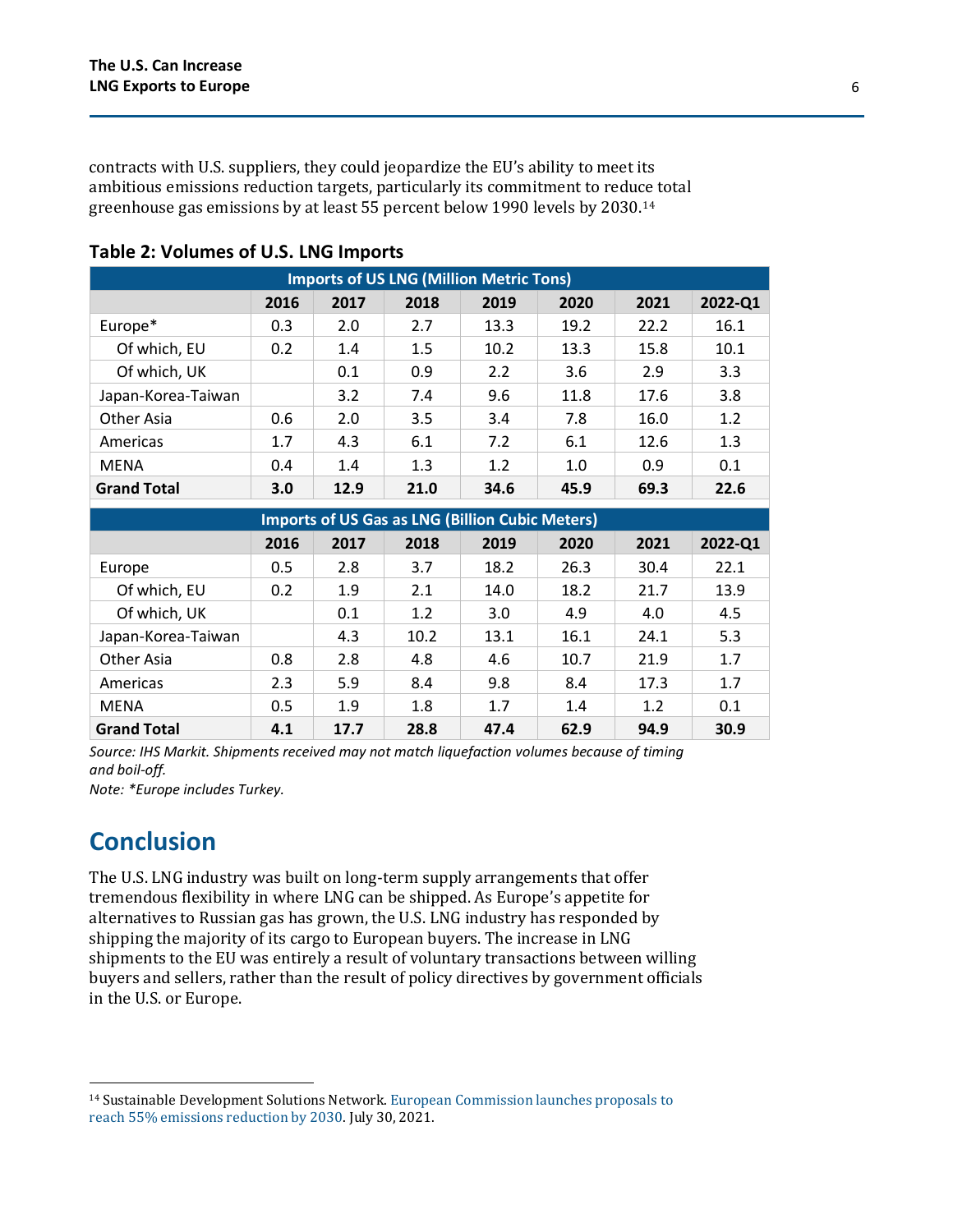If shipment patterns during the first quarter of 2022 continue, the U.S. LNG industry will far exceed the short-term target, set by officials from the EU and the White House, of boosting U.S. LNG shipments to the EU by 15 billion cubic meters this year. The industry is on track to achieve this result without the approval or construction of any new, previously unplanned LNG infrastructure in the U.S. In fact, it is conceivable that the U.S. could get close to the longer-term target of boosting US gas shipments to the EU by 50 bcm this year, particularly if alternative supply routes, such as imports via the UK, are considered. Once additional U.S. LNG terminals that are currently under construction are completed, the U.S. LNG industry's capacity to ship LNG to the E.U. could rise even further.

**The industry is on track to achieve this result without the approval or construction of any new, previously unplanned LNG infrastructure.** 

However, Europe's increasing appetite for U.S. LNG comes at a cost—for Europe, for the U.S., and for the world. For Europe, LNG imports are inherently more expensive for the EU than the Russian gas they replace. At the same time, U.S. consumers are now paying much more for their natural gas, because rising LNG exports have contributed to supply shortfalls and tight gas markets in the U.S. Meanwhile, Europe's rising appetite for LNG has dramatically boosted global LNG prices, and there are signs that high prices and cargo cancellations have already started to suppress LNG demand in Asia and the Americas.

The Intergovernmental Panel on Climate Change recently issued a sobering warning on the construction of new fossil fuel infrastructure. Put simply, if the world's existing fossil fuel infrastructure continues to be used as designed, total global climate-warming emissions will exceed the levels needed to limit global warming to 1.5℃. This serves as a powerful rationale not to move forward with additional U.S. LNG infrastructure. But perhaps just as important to policymakers is that recent import patterns suggest that no new LNG infrastructure is needed to send significant new volumes of LNG to Europe; the market has already started to achieve this result without any new LNG infrastructure.